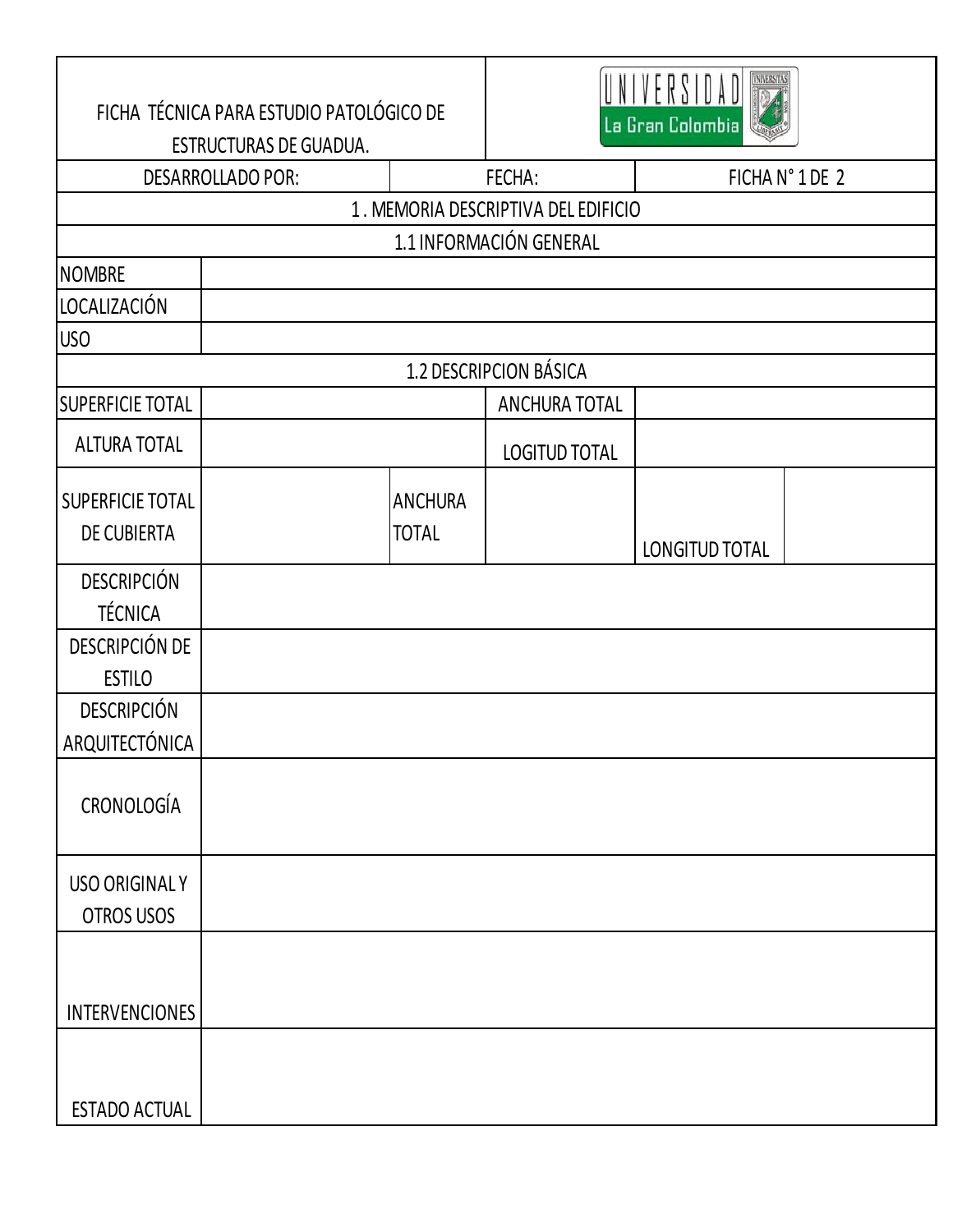| 1.3 REGISTRO FOTOGRÁFICO                   | FICHA N° 1 DE 2 |  |  |  |  |
|--------------------------------------------|-----------------|--|--|--|--|
| CIMENTACIONES.                             |                 |  |  |  |  |
|                                            |                 |  |  |  |  |
|                                            |                 |  |  |  |  |
|                                            |                 |  |  |  |  |
|                                            |                 |  |  |  |  |
|                                            |                 |  |  |  |  |
|                                            |                 |  |  |  |  |
|                                            |                 |  |  |  |  |
|                                            |                 |  |  |  |  |
| <b>IMAGEN</b>                              |                 |  |  |  |  |
| <b>ESTRUCTURA</b>                          |                 |  |  |  |  |
|                                            |                 |  |  |  |  |
|                                            |                 |  |  |  |  |
|                                            |                 |  |  |  |  |
|                                            |                 |  |  |  |  |
|                                            |                 |  |  |  |  |
|                                            |                 |  |  |  |  |
|                                            |                 |  |  |  |  |
|                                            |                 |  |  |  |  |
| <b>IMAGEN</b>                              |                 |  |  |  |  |
| <b>CUBIERTA</b>                            |                 |  |  |  |  |
|                                            |                 |  |  |  |  |
|                                            |                 |  |  |  |  |
|                                            |                 |  |  |  |  |
|                                            |                 |  |  |  |  |
|                                            |                 |  |  |  |  |
|                                            |                 |  |  |  |  |
|                                            |                 |  |  |  |  |
|                                            |                 |  |  |  |  |
|                                            |                 |  |  |  |  |
| <b>IMAGEN</b>                              |                 |  |  |  |  |
| INSTALACIONES                              |                 |  |  |  |  |
|                                            |                 |  |  |  |  |
|                                            |                 |  |  |  |  |
|                                            |                 |  |  |  |  |
|                                            |                 |  |  |  |  |
|                                            |                 |  |  |  |  |
|                                            |                 |  |  |  |  |
|                                            |                 |  |  |  |  |
|                                            |                 |  |  |  |  |
| <b>IMAGEN</b>                              |                 |  |  |  |  |
| SISTEMAS OCULTOS Y DETECCIONES ESPECIALES  |                 |  |  |  |  |
|                                            |                 |  |  |  |  |
|                                            |                 |  |  |  |  |
|                                            |                 |  |  |  |  |
|                                            |                 |  |  |  |  |
|                                            |                 |  |  |  |  |
|                                            |                 |  |  |  |  |
|                                            |                 |  |  |  |  |
|                                            |                 |  |  |  |  |
|                                            |                 |  |  |  |  |
| <b>IMAGEN</b>                              |                 |  |  |  |  |
| EDIFICACIONES CONEXAS, CONVEXAS Y ALEDAÑAS |                 |  |  |  |  |
|                                            |                 |  |  |  |  |
|                                            |                 |  |  |  |  |
|                                            |                 |  |  |  |  |
|                                            |                 |  |  |  |  |
|                                            |                 |  |  |  |  |
|                                            |                 |  |  |  |  |
|                                            |                 |  |  |  |  |
|                                            |                 |  |  |  |  |
|                                            |                 |  |  |  |  |
| <b>IMAGEN</b>                              |                 |  |  |  |  |
|                                            |                 |  |  |  |  |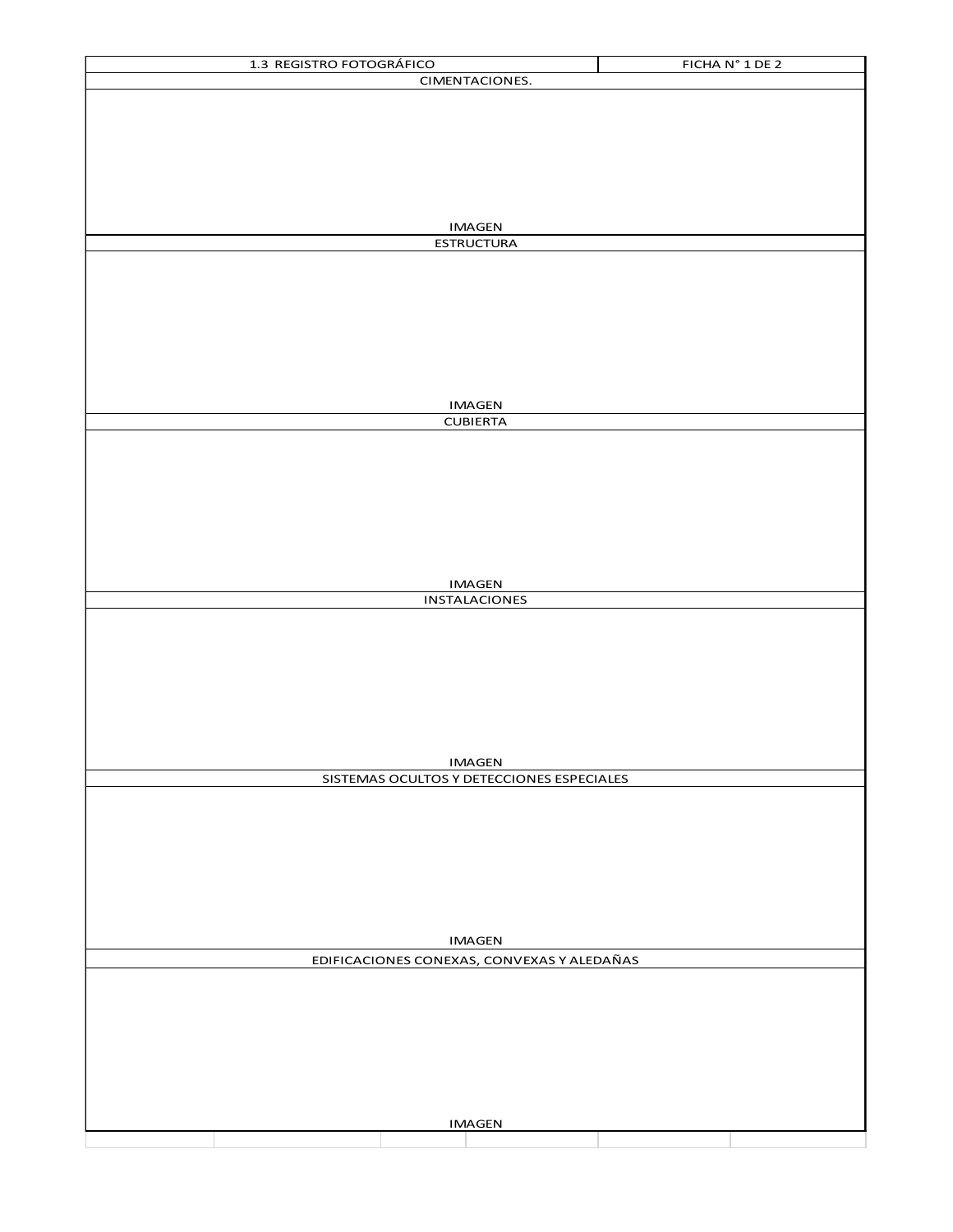| 2. ESTUDIO PATOLÓGICO.<br>FICHA N° 2 DE 3 |                          |                                           |                         |                               |                           |                       |                         |
|-------------------------------------------|--------------------------|-------------------------------------------|-------------------------|-------------------------------|---------------------------|-----------------------|-------------------------|
|                                           |                          | RECONOCIMIENTO DE SISTEMAS Y COMPONENTES. |                         |                               |                           |                       |                         |
| SISTEMA:                                  | ESTRUCTURAL <sub>C</sub> | VERTICAL <sub>O</sub>                     | CUBIERTA <sub>(</sub> ) |                               | INTERIORES <sub>(</sub> ) |                       | ESPECIALES <sub>C</sub> |
| MATERIALES ACTIVOS:                       |                          |                                           |                         |                               |                           |                       |                         |
| TIPO, SOLUCIÓN DE ENLACE:                 |                          |                                           |                         |                               |                           |                       |                         |
|                                           |                          |                                           |                         |                               |                           |                       |                         |
|                                           |                          |                                           |                         |                               |                           |                       |                         |
|                                           |                          |                                           |                         |                               |                           |                       |                         |
|                                           |                          |                                           |                         |                               |                           |                       |                         |
|                                           |                          |                                           |                         |                               |                           |                       |                         |
|                                           |                          |                                           | IMAGEN:                 |                               |                           |                       |                         |
|                                           |                          |                                           |                         | EVALUACIÓN GENERAL DEL ESTADO |                           |                       |                         |
| ELEMENTO AFECTADO:                        |                          |                                           |                         |                               |                           |                       |                         |
|                                           |                          |                                           |                         |                               |                           |                       |                         |
|                                           |                          |                                           |                         |                               |                           |                       |                         |
|                                           |                          |                                           |                         |                               |                           |                       |                         |
|                                           |                          |                                           |                         |                               |                           |                       |                         |
|                                           |                          |                                           |                         |                               |                           |                       |                         |
|                                           |                          |                                           |                         |                               |                           |                       |                         |
|                                           |                          |                                           | IMAGEN:                 |                               |                           |                       |                         |
| SÍNTOMA:                                  |                          |                                           |                         |                               |                           |                       |                         |
| DESCRIPCIÓN DE LA LESIÓN:                 |                          |                                           |                         | <b>PRIMARIA</b> O             |                           |                       | SECUNDARIA <sub>O</sub> |
|                                           |                          |                                           |                         |                               |                           |                       |                         |
|                                           |                          |                                           |                         |                               |                           |                       |                         |
|                                           |                          |                                           |                         |                               |                           |                       |                         |
| TIPO DE LESIÓN:                           |                          |                                           |                         | ABIÓTICO◯                     |                           |                       | BiÓTICO                 |
|                                           | MECÁNICO ◯               | F(SICO)                                   | QUÍMICO <sub>O</sub>    |                               | <b>BIOLÓGICO</b>          |                       |                         |
| CLASIFICACIÓN:<br>CAUSA DE LA LESIÓN:     |                          |                                           |                         |                               |                           |                       |                         |
|                                           |                          |                                           |                         | <b>DIRECTA</b>                |                           |                       | INDIRECTA <sub>C</sub>  |
| LOCALIZACIÓN DE LA LESIÓN                 |                          |                                           |                         |                               |                           |                       |                         |
|                                           |                          |                                           |                         |                               |                           |                       |                         |
|                                           |                          |                                           |                         |                               |                           |                       |                         |
|                                           |                          |                                           |                         |                               |                           |                       |                         |
|                                           |                          |                                           |                         |                               |                           |                       |                         |
|                                           |                          |                                           |                         |                               |                           |                       |                         |
|                                           |                          |                                           |                         |                               |                           |                       |                         |
|                                           |                          |                                           |                         |                               |                           |                       |                         |
|                                           |                          |                                           | <b>IMAGEN</b>           |                               |                           |                       |                         |
| NIVEL DE RIESGO                           |                          |                                           |                         | SIN RIESGOO                   | LEVE <sub>O</sub>         | MODERADO <sub>O</sub> | SEVERO <sub>O</sub>     |
| NIVEL DE INTERVENCIÓN                     |                          |                                           |                         | SIN INTVCNO                   | LEVE <sub>O</sub>         | MODERADO <sub>O</sub> | SEVERO <sub>O</sub>     |
| AGENTES ATMOSFÉRICOS:                     |                          |                                           |                         |                               |                           |                       |                         |
|                                           |                          |                                           |                         |                               |                           |                       |                         |
|                                           |                          |                                           |                         |                               |                           |                       |                         |
| ANÁLISIS DE PROCESO:                      |                          |                                           |                         | SÍNTOMA→                      | LESIÓN→                   | CAUSA→                | MORFOLOGÍA              |
|                                           |                          |                                           |                         |                               |                           |                       |                         |
|                                           |                          |                                           |                         |                               |                           |                       |                         |
|                                           |                          |                                           |                         |                               |                           |                       |                         |
|                                           |                          |                                           |                         |                               |                           |                       |                         |
|                                           |                          |                                           |                         |                               |                           |                       |                         |
|                                           |                          |                                           |                         |                               |                           |                       |                         |